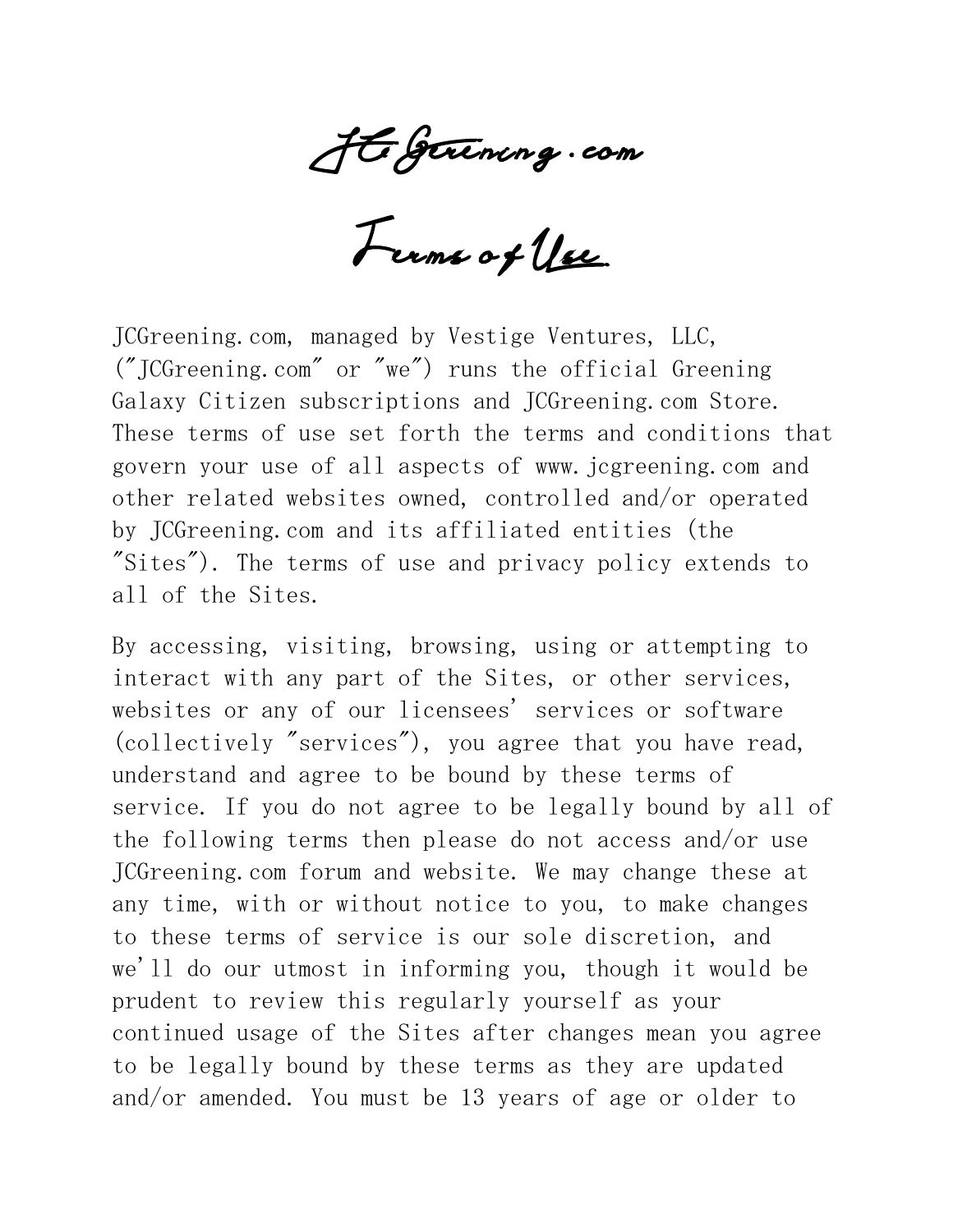use the Sites. Continued use of any part of the sites constitutes your acceptance of such changes.

JCGreening.com and its affiliates have relationships with third parties who provide services to us, and such third parties may establish, from time to time, terms of service and privacy policies that may be different from ours. We endeavor to make sure our partners treat your information in the same way we do, but cannot guarantee this level of protection. When you leave sites controlled by JCGreening.com, including without limitation our partners at Bandcamp.com, Wix.com and iTunes, your activities will be subject to the policies and procedures established by the applicable partner or other third party.

#### USER AGREEMENT

By using the sites, you represent and warrant:

- That the content you post or data you provide is accurate.
- That the use of the content or data you supply does not violate the rights of any third party, including, without limitations, copyrights, trademarks, rights of privacy and publicity, it is not defamatory and will not cause injury to any person or entity.
- That you will indemnify us and/or our affiliates for all claims resulting from content or data you supply.

We have the right to monitor and edit or remove any content, but we take no responsibility and assume no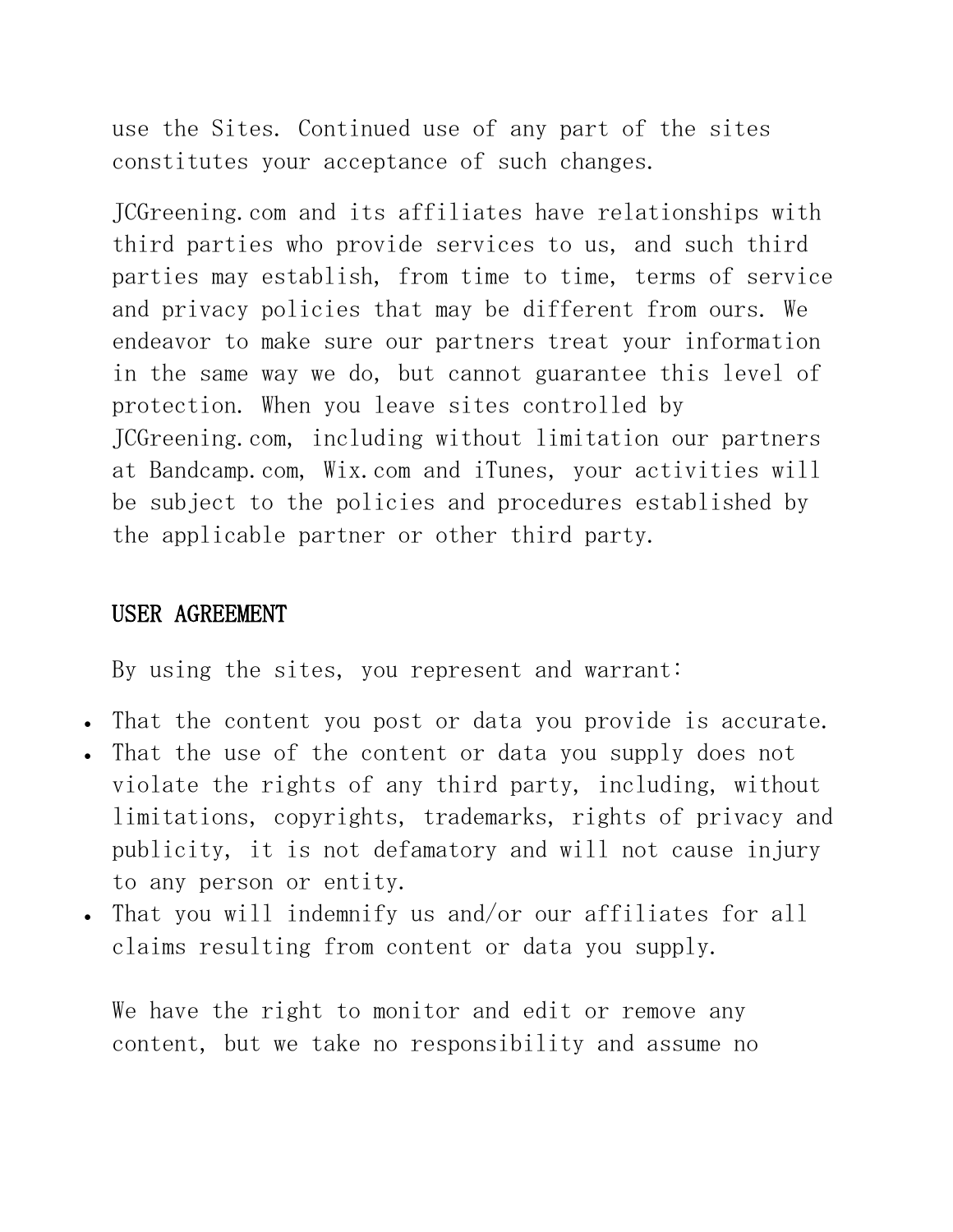liability for any content posted by you or any third party.

#### NO UNLAWFUL OR PROHIBITED USE

As a condition of your use of the Sites and services, you will not use the Sites and services for any purpose that is unlawful or prohibited by these terms, conditions, and notices. You may not use the Sites and services in any manner that could damage, disable, overburden, or impair any Sites or services (or the network(s) connected to any Sites or services) or interfere with any other party's use and enjoyment of any Sites and services. You may not attempt to gain unauthorized access to any Site or service, other accounts, computer systems or networks connected to any Site or services, through hacking, password mining or any other means. You may not obtain or attempt to obtain any materials or information through any means not intentionally made available through the Sites and services.

JCGreening.com reserves the right to terminate your account or use of the website for any reason, including without limitation, if you infringe upon the copyright, trademark, patent or other intellectual property rights of others. We reserve the right to refuse service to anyone, for any reason. We reserve the right to cancel orders and issue refunds.

You agree to respect the rights of others and exercise good judgment. Without limitation, you agree not to: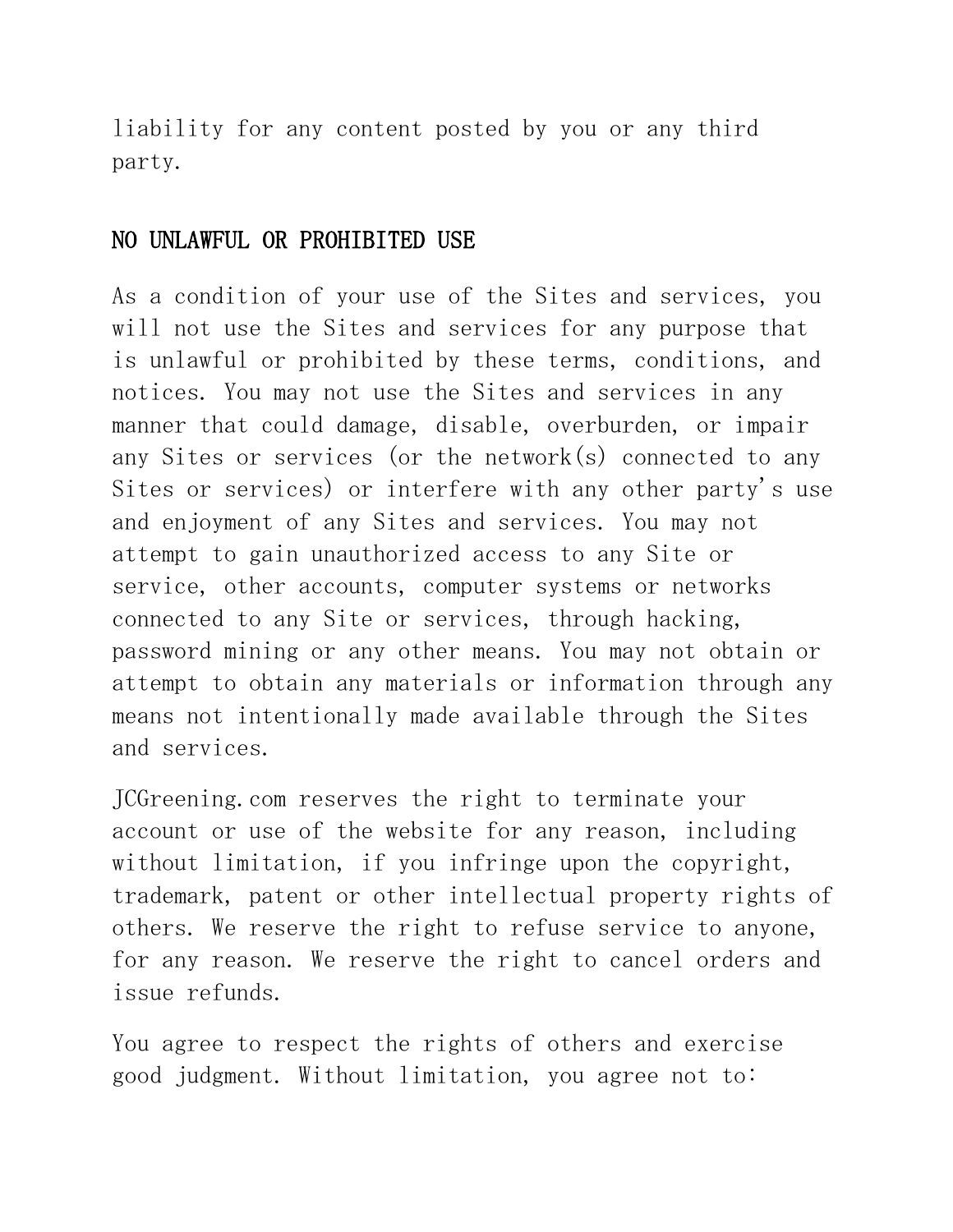- Engage in unsolicited or unauthorized advertising or any other form of solicitation, including, without limitation, "pyramid schemes" or the distribution of promotional materials, "junk mail," "spam," or "chain letters."
- Impersonate any person or entity or misrepresent your affiliation with a person or entity.
- Forge headers or otherwise manipulate identifiers in order to disguise the origin of any User Content transmitted through the Site.
- Make available, introduce into or direct to the Site any material that contains software viruses or any other computer code, files or programs designed to interrupt, destroy or limit the functionality of any computer software or hardware or telecommunications equipment.
- Interfere with or disrupt the Site or servers or networks connected to the Site, or disobey any requirements, procedures, policies or regulations of networks connected to the Site.
- Violate any applicable local, state, national or international law, rules or regulations, including, without limitation, regulations promulgated by the U.S. Securities and Exchange Commission, any rules of any national or other securities exchange.
- "Stalk" or otherwise harass another person.
- "Deep link" to any portion of the Site.
- Collect or store personal data about other users.
- Use any robot, spider, other automatic device, or manual process to monitor or copy our web pages or the content contained thereon or for any other unauthorized purpose without our prior express written permission.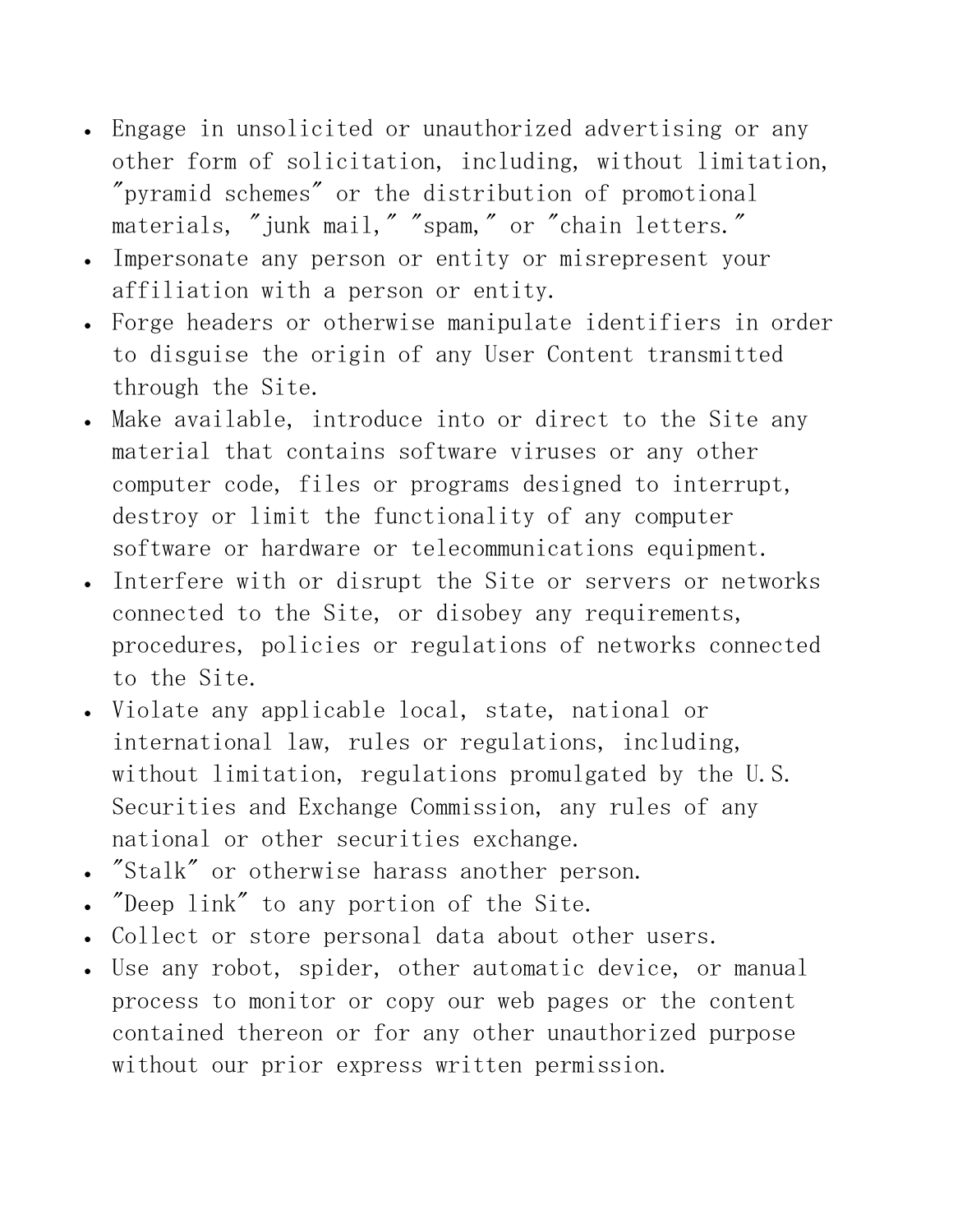- Take any action that imposes an unreasonable or disproportionately large load on our infrastructure.
- Display any of the Site in a frame (or any of our content via in-line links).
- Engage in any activity that interferes with any third party's ability to use or enjoy the Site.
- Assist any third party in engaging in any activity prohibited by these Terms.
- Solicit personal information from, harm or attempt to harm minors, in any way.

You will be considered in violation if you (or others using your account) do any of the following: Post, transmit, promote, or distribute content that is illegal. You shall not disrupt the flow of discussions threads with vulgar language, abusiveness, hitting the return key repeatedly or inputting large images so the screen goes by too fast to read, etc. User may not impersonate another Greening Galaxy member (including celebrities), attempt to get a password, etc.

#### USE OF MATERIAL SUPPLIED BY YOU

We allow Members to make contributions to the Site ("User Content") through chat rooms, bulletin board services, member profiles, comments, and other means. Please understand that if you upload or post content to www.jcgreening.com you are granting us an implied license to publish it in full or in part anywhere on the website. For our part, we respect your ownership rights and will only use your content on www.jcgreening.com or affiliated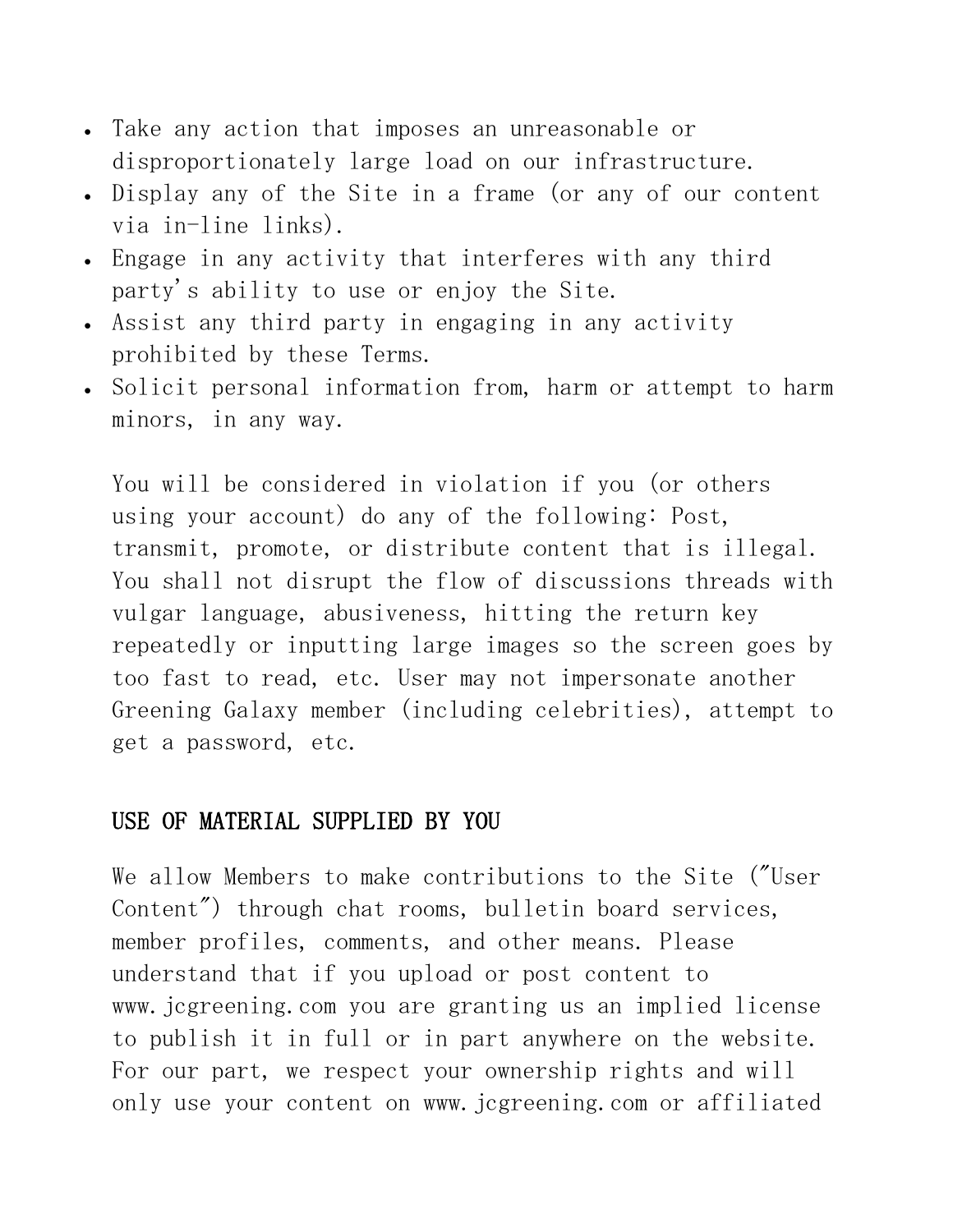social media sites, and we will never sell, license or give it to any third party. We appreciate your contributions to the site.

You agree not to submit or post any User Content that:

- Infringes the rights of a third party, including, without limitation, copyrights, trademarks, patents, trade secrets, rights of privacy and publicity.
- Is libelous, defamatory or slanderous.
- Condones, promotes, contains or links to warez, cracks, hacks or similar utilities or programs.
- Is pornographic or sexually explicit.
- Does or may denigrate or offend any ethnic, racial, gender, religious or other protected group, through use of language, images, stereotypical depiction or otherwise.
- Is designed to or does harass, threaten, defame or abuse others.
- Exploits minors in a sexual or violent manner.
- Promotes, condones or encourages illegal activity.
- Is generally offensive or in bad taste.
- Are repetitive posts in forums or comment sections.
- Would be considered advertising.
- Solicitations for money, charity, or other artists' products.

You agree that all of your User Content, whether publicly posted or privately transmitted, is your sole responsibility. User Content does not necessarily reflect our views or opinions. We shall not be liable to you or any third party in any way for any User Content, including, but not limited to, for any errors or omissions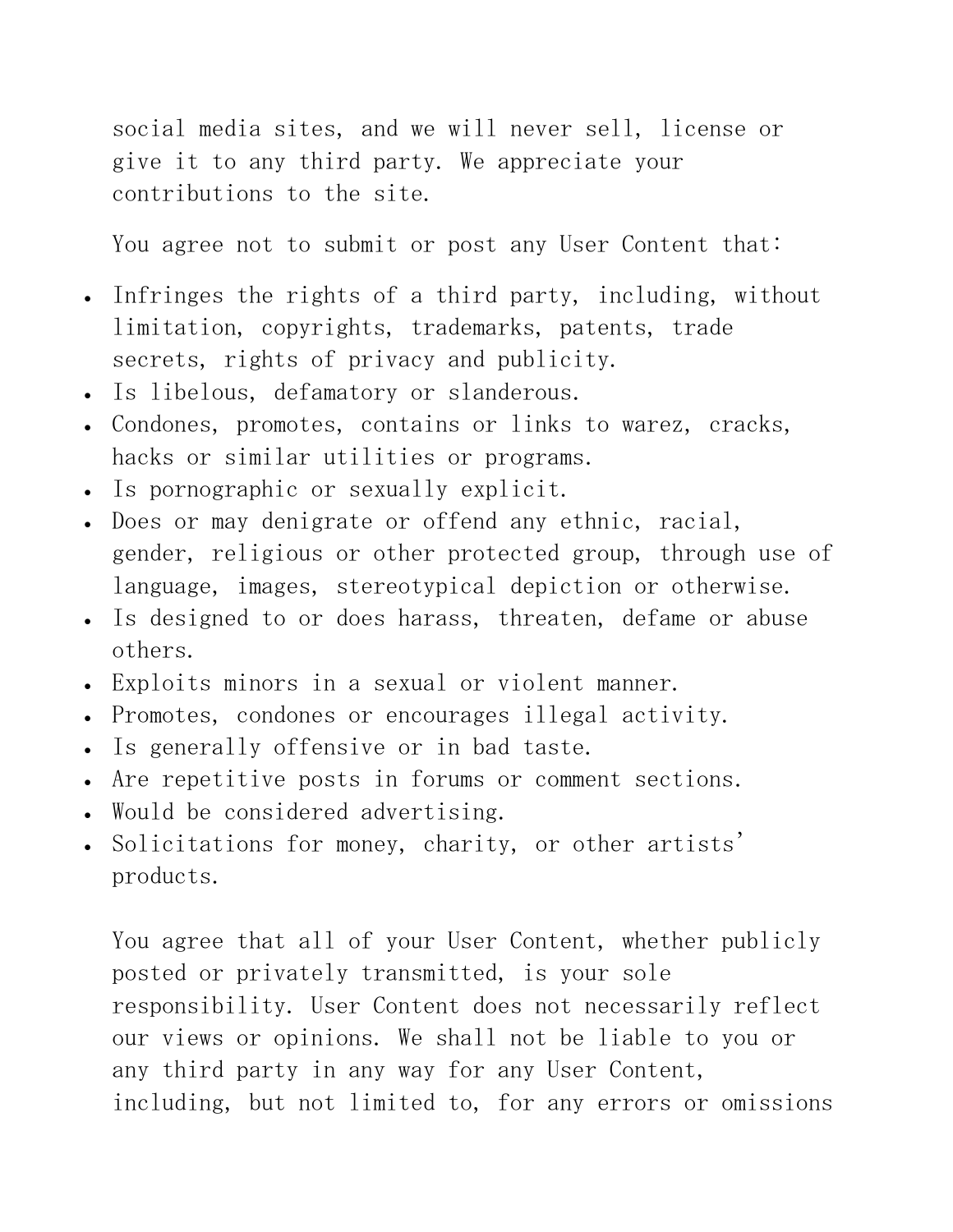in any User Content, or for any loss or damage of any kind incurred as a result of the use of any User Content posted, emailed, transmitted or otherwise made available via the Site.

We generally do not pre-screen, pre-edit or otherwise control User Content and, as such, do not guarantee the accuracy, integrity or quality of User Content. By using the Site, you agree to assume this risk. We reserve the right, but have no obligation, to monitor interactions between you and other users of the Site or take any other action in good faith to restrict access to or the availability of any material that we or another user may consider to be obscene, lewd, lascivious, filthy, excessively violent, harassing or otherwise objectionable.

After being banned, you may not return under another username or re-register with a different email address.

# JCGREENING.COM (CITIZENSHIP) MEMBERSHIP POLICY

- Only one (1) membership per person is permitted. If we find that a member has joined more than once, we reserve the right to cancel all memberships.
- Members are responsible for updating their contact information and mailing address in their JCGreening.com member profile and address list.
- JCGreening.com reserves the right to terminate forum posting privileges to any members not following the Forum Rules and Posting Guidelines.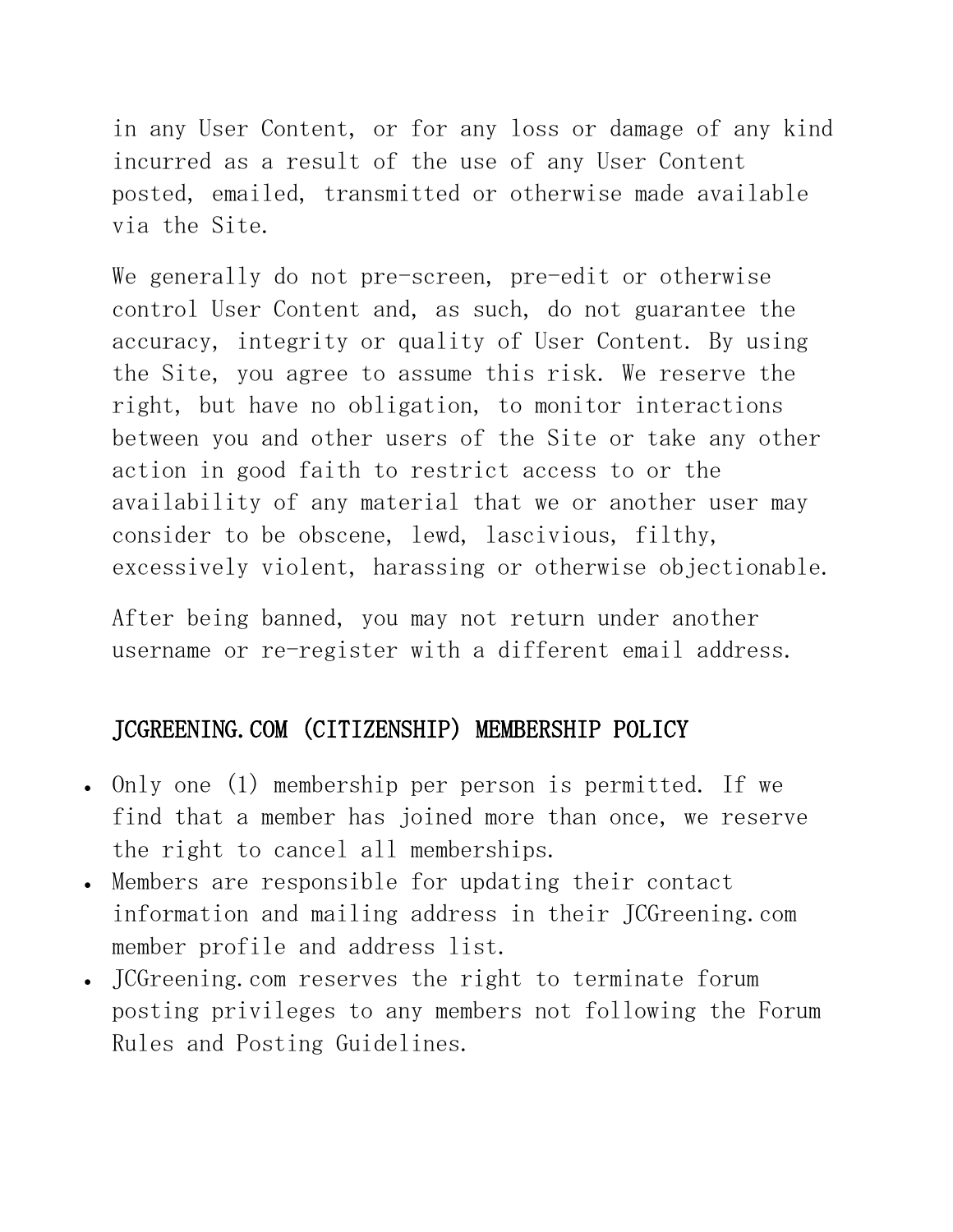- JCGreening.com reserves the right to refuse service to any members breaking rules or abusing their membership privileges.
- Memberships that are inactive for a consecutive period of two years or more will be cancelled.
- You must be at least 18 years of age to become a member. We do not allow children under the age of 13 to become members at all. If you are between the ages of 13 and 18, you may become a member with the consent of your parent or legal guardian. By becoming a member, you represent and warrant: (i) that you are at least 18 years of age or (ii) that, as parent or guardian, you agree to these terms and our privacy policy and authorize your child who is between the age of 13 and 18 to use this site, subject to your responsibility for their conduct.

### CONTESTS

- You must be a current Greening Galaxy member and aged 18 or older to participate in JCGreening.com contests, sweepstakes and other promotional activities. If you enter a JCGreening.com contest, your information is subject to being viewed by the public and included online and in JCGreening.com materials, and will in any event be subject to the particular rules of the applicable contest. JCGreening.com reserves the right to include your name & winning entry in JCGreening.com promotional materials and channels including www. jcgreening.com.
- Entries will be considered property of JCGreening.com and will not be returned.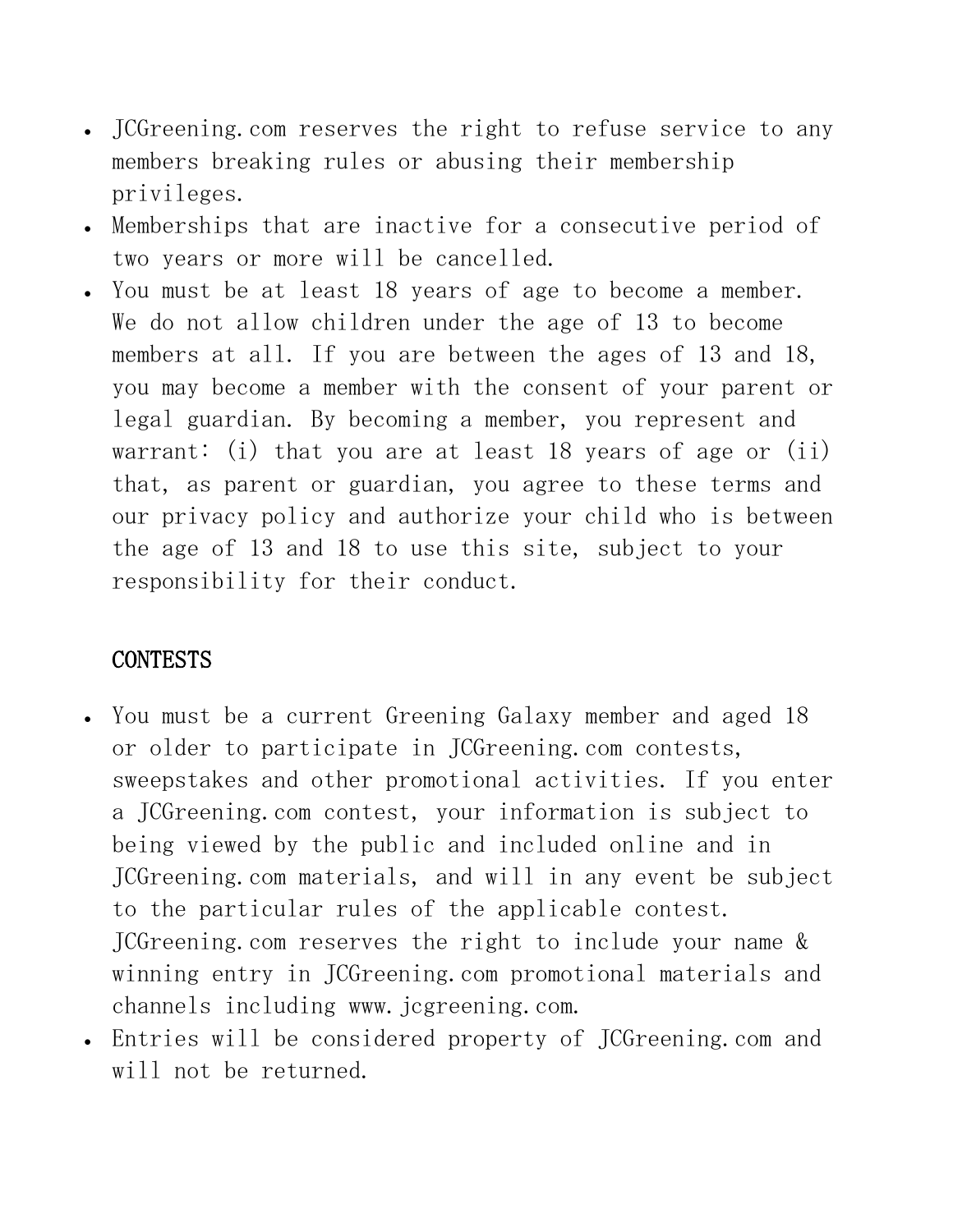# JCGREENING.COM STORE POLICY

- All items in JCGreening.com Store are listed in US Dollars. International transaction fees may apply.
- Items purchased at JCGreening.com Store are not intended for resale. We reserve the right to limit the quantities of purchased merchandise items at any time.
- Items purchased at JCGreening.com Store are not intended for illegal use. We are not responsible for the misuse or unsafe use of items purchased at JCGreening.com Store.
- At any time, JCGreening.com Store may feature items at a reduced price. If you ordered that item previously or after the time the item was featured on sale, you will not be given that sale price. The sale or reduced price is only honored when the item is ordered within the time it is featured on sale or the price appears reduced in the store.
- We reserve the right to refuse service to anyone, for any reason. We reserve the right to cancel orders and issue refunds.

# CUSTOMS, DUTIES, AND TAXES

Orders placed in the store that are shipped to countries outside of the U.S. may be subject to import taxes, customs duties and fees levied by the destination country ("Import Fees"). The recipient of an international shipment may be subject to such Import Fees, which are levied once a shipment reaches your country. Additional charges for customs clearance must be borne by the recipient; we have no control over these charges and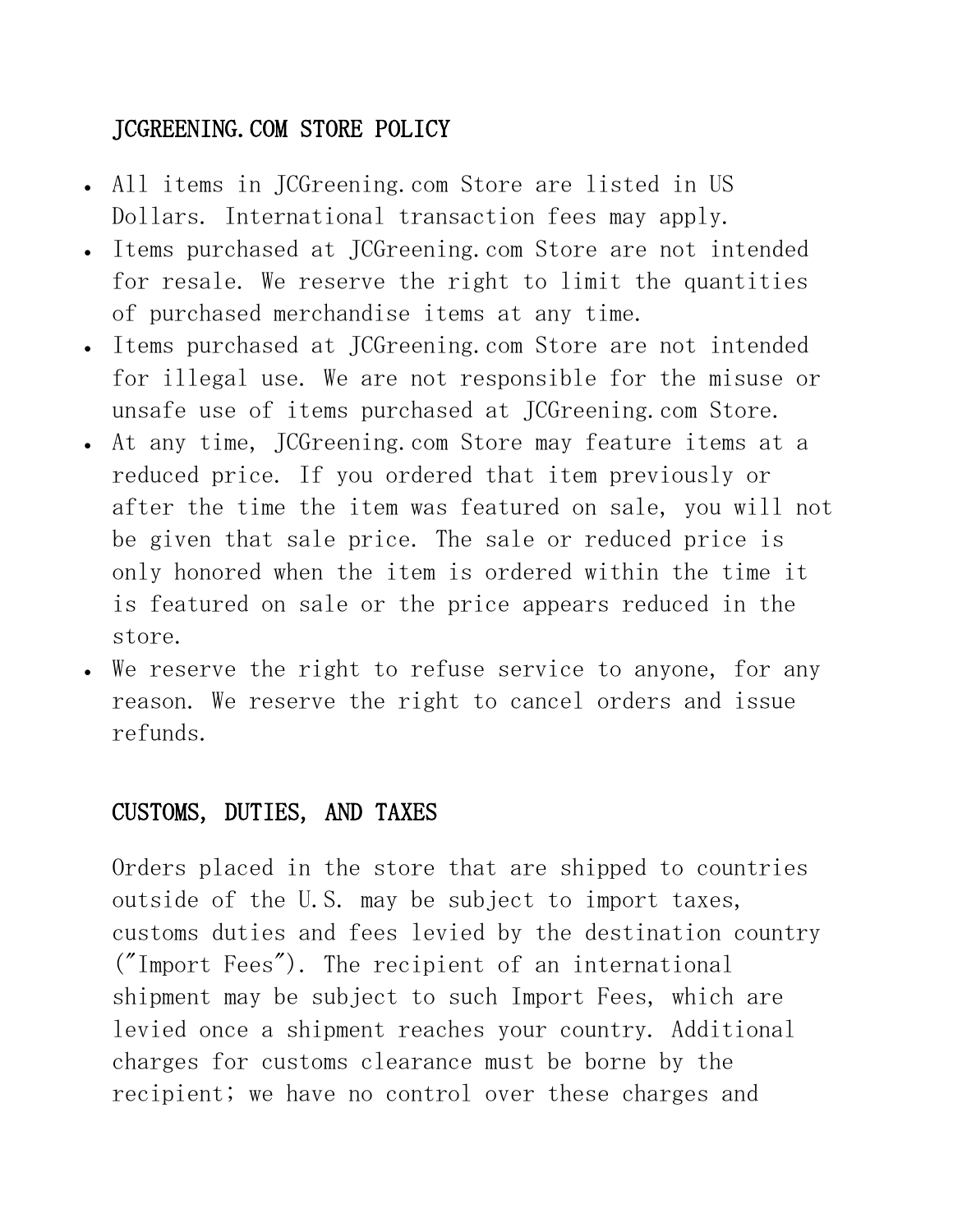cannot predict what they may be. Customs policies vary widely from country to country; you should contact your local customs office for further information. When customs clearance procedures are required, it can cause delays beyond our original delivery estimates.

### RETURN POLICY

JCGreening.com will accept any unwashed/unworn merchandise items for return or exchange within 30 days of purchase (within 90 days of purchase for shipments outside of the United States). JCGreening.com will not accept for return or exchange any packaged non-wearables including CDs, DVDs, or videos once opened.

There are no refunds, returns or exchanges for digital downloads, all sales are final.

All returns and exchanges must first be approved by JCGreening.com. Please contact us with additional details before returning any item(s) so we can inform you of your returns/exchange options.

# POSTERS & LIMITED EDITION ITEMS:

- Posters are sold as-is. No refunds. No returns.
- Limited Edition items will either be exchanged or refunded at the sole discretion of JCGreening.com.

# RETURNS/REFUNDS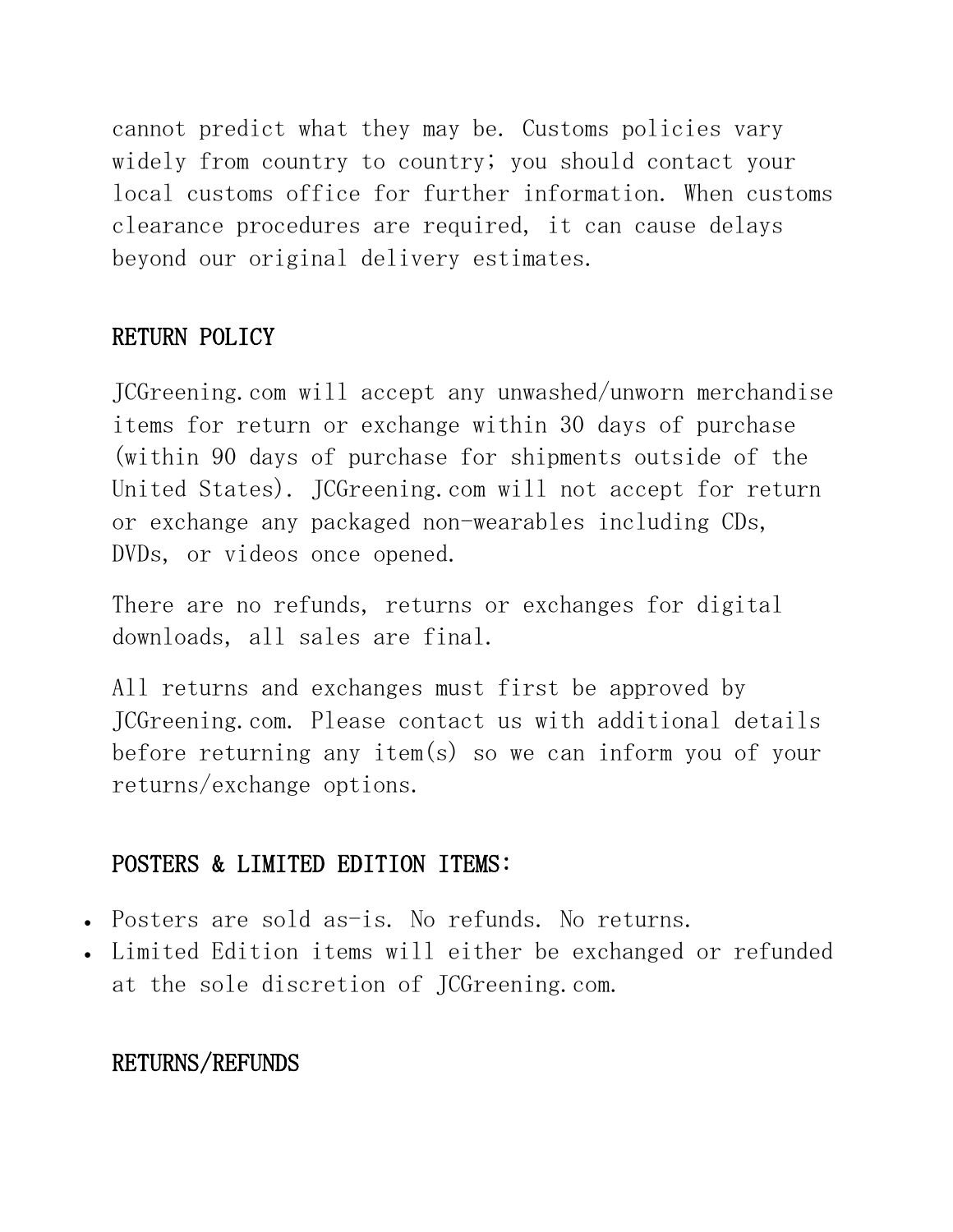- Shipping and Handling charges are non-refundable except in the case of a manufacturer's defect. All refunds will be credited to the original payment source.
- Return postage: Postage for returns/exchanges is paid by you. If you are returning damaged or defective merchandise, we will pay the cost of return shipping. Please contact us with any questions.
- Returns lost in the mail: We cannot issue refunds for merchandise not received by our returns department. We recommend that you use a traceable ship method to ensure successful delivery.

Send returns/exchanges to:

JCGreening.com 10950 N La Canada Dr, Ste 19306 Tucson, AZ 85737 USA

Be sure to include a note with your order. Please contact us with any questions you have.

# FAN CLUB MEMBERSHIP ("CITIZENSHIP")

Sometimes Citizen membership is a requirement to purchase products. If we determine that an individual has joined (or attempted to join) more than once, or if we receive multiple membership applications from a single and/or cluster of e-mail addresses verified to single user, we reserve the right to cancel all applicable memberships, and the rights and benefits afforded thereby, and may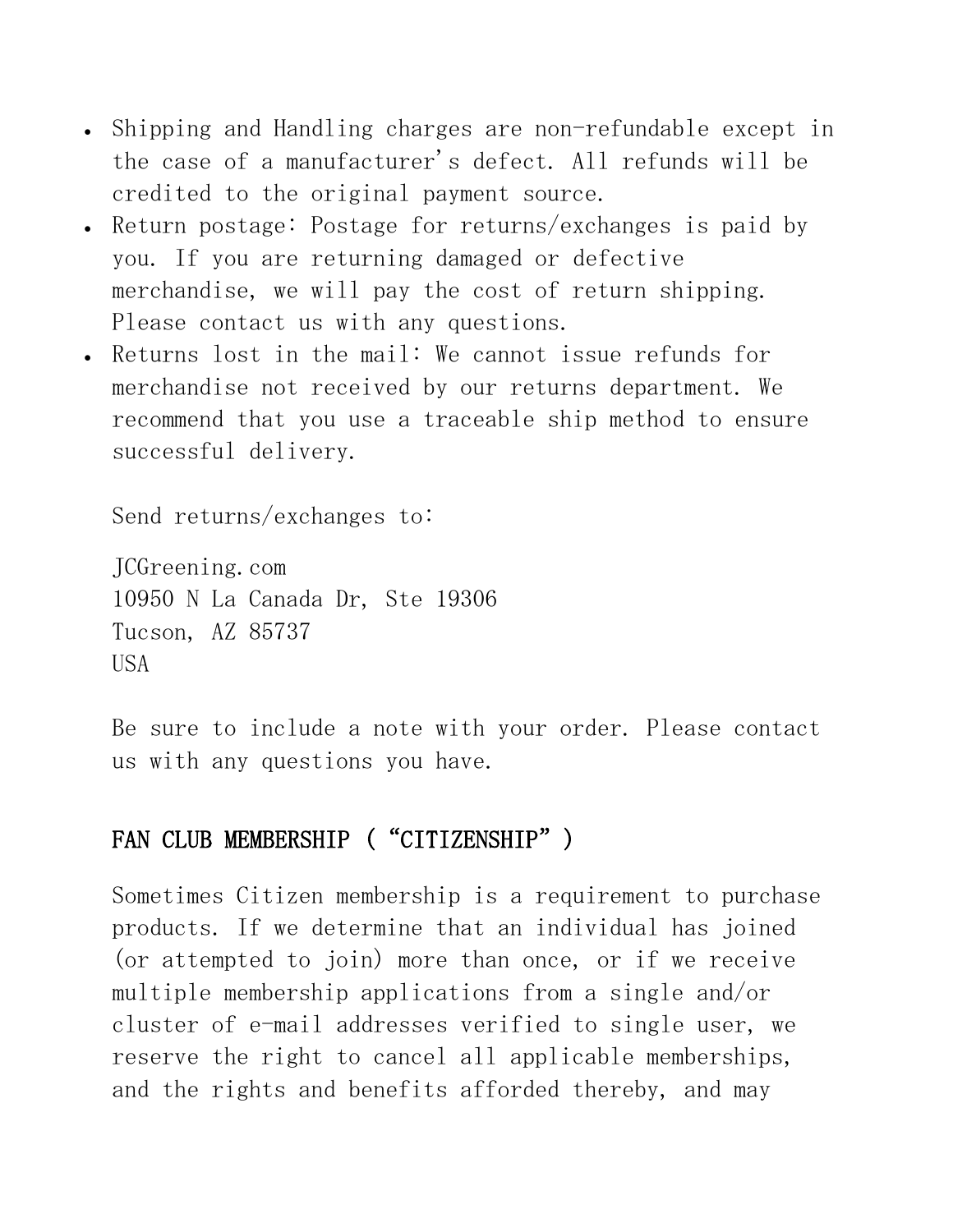invalidate any products purchased under the applicable membership $(s)$ .

### GENERAL PRACTICE & LIMITS

You also acknowledge that JCGreening.com may establish general practices and limits concerning use of the Site, including without limitation, limiting the maximum number of days that email messages, message board postings or other uploaded content will be retained by the Site, the maximum number of email messages that may be sent from or received by an account on the Site, the maximum size of any email message that may be sent from or received by an account on the Site, the maximum disk space that will be allotted on www.jcgreening.com servers on your behalf, the maximum length of time that an IP address will be assigned for your use, the maximum throughput of traffic from the Internet or associated service (e.g., Usenet, email, web hosting), and the maximum number of times (and the maximum duration for which) you may access the Site in a given period of time. You agree that JCGreening.com has no responsibility or liability for the deletion, for failure to store or to deliver any messages and other communications, for the modification or malformation of data communications over the Site, or for other content maintained or transmitted by the Site. You acknowledge that JCGreening.com reserves the right to log off accounts that are, or disconnect a session that is, inactive for an extended period of time. You further acknowledge that JCGreening.com reserves the right to change these general practices and limits at any time without advanced notice.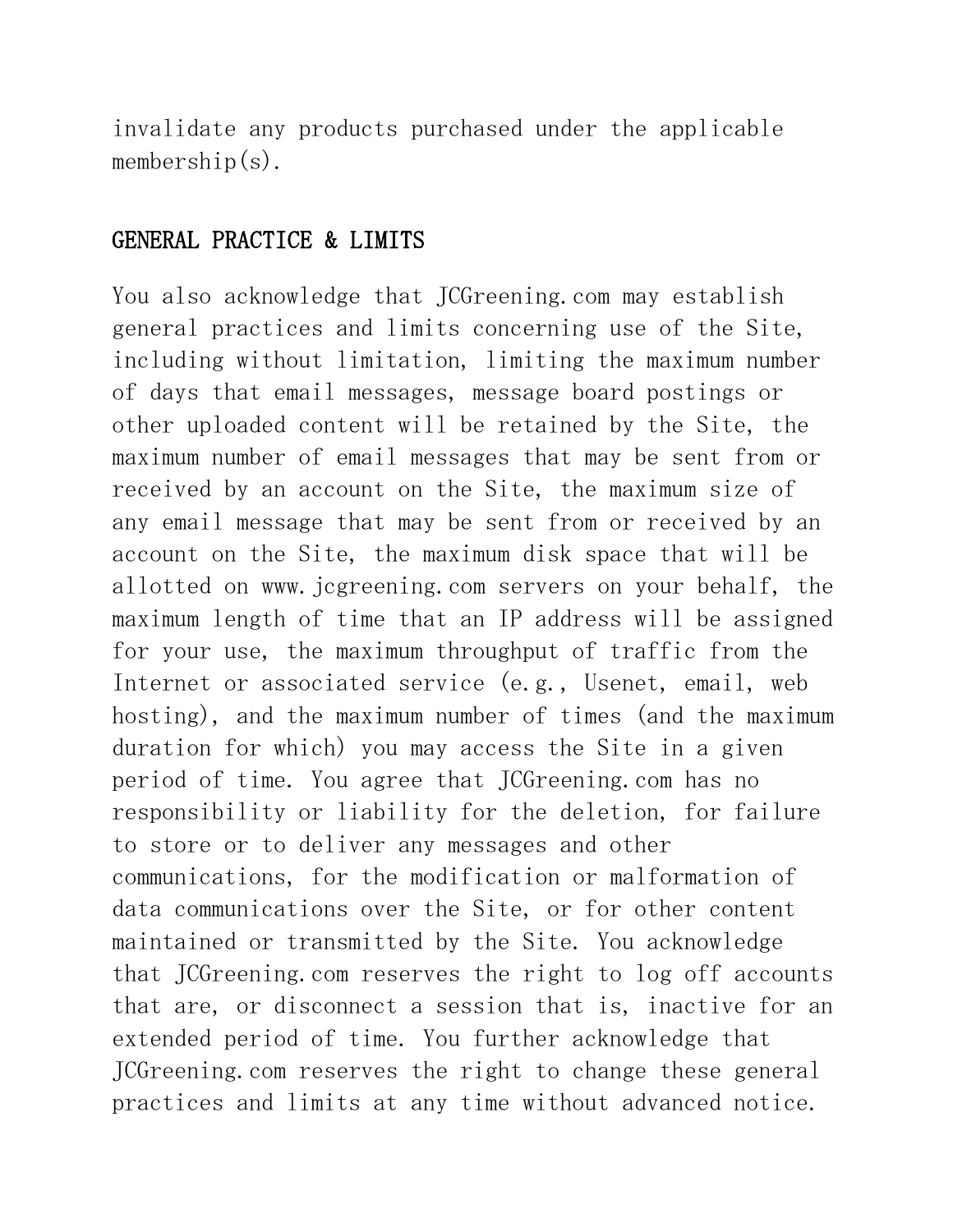### COMMERCIAL USE

You agree not to use the Site for any commercial purpose, such as conducting sales of merchandise or services of any kind. Without limiting the foregoing, you may not resell or link to other sites for the purpose of selling merchandise of any kind.

### CPU USAGE

You agree that you shall not use excessive amounts of CPU processing on any of our servers. Any violation of this policy may result in corrective action by us, in our sole discretion, including assessment of additional charges, disconnection or discontinuance of any and all Services, or termination of this Agreement. In the event that we elect to take any corrective action, you shall not be entitled to a refund of any fees paid in advance prior to such corrective action.

### PROPRIETARY RIGHTS

You agree that all content and materials available on the Site are protected by rights of publicity, copyright, trademarks, service marks, patents, trade secrets or other proprietary rights and laws. Unless expressly authorized by us, you agree not to sell, license, rent, modify, distribute, copy, reproduce, transmit, publicly display, publicly perform, publish, adapt, edit or create derivative works from materials or content available on the Site.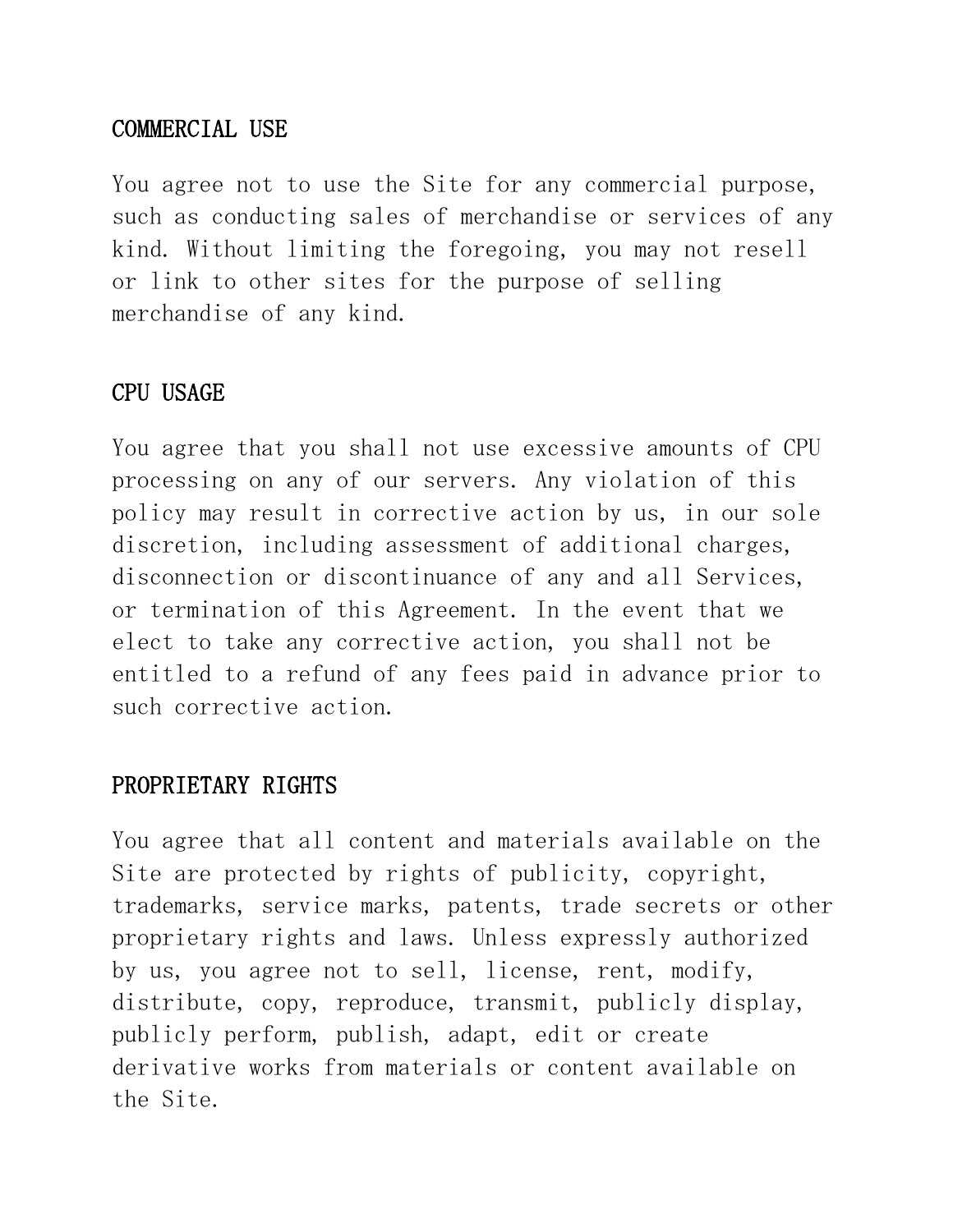Notwithstanding the above, you may use the content and materials on the Site in the course of your normal, personal, non-commercial use of the Site.

If you would like to use any material found on this Site or affiliated social media sites, please contact JC Greening directly for written permission and details regarding the usage. You can contact the JC Greening directly at: president.vestige@yahoo.com.

### INTELLECTUAL PROPERTY RIGHTS POLICY

We respect the intellectual property rights of others and JCGreening.com is committed to protecting copyrights and expects users of the Service to do the same. The Digital Millennium Copyright Act of 1998 (the "DMCA") provides recourse for copyright owners who believe that material appearing on the Internet infringes their rights under U.S. copyright law. If you believe in good faith that any material used or displayed on or through the Service infringes your copyright, you (or your agent) may send us a notice requesting that the material be removed, or access to it blocked. The notice must include the following information: (a) a physical or electronic signature of a person authorized to act on behalf of the owner of an exclusive right that is allegedly infringed; (b) identification of the copyrighted work claimed to have been infringed (or if multiple copyrighted works are covered by a single notification, a representative list of such works); (c) identification of the material that is claimed to be infringing or the subject of infringing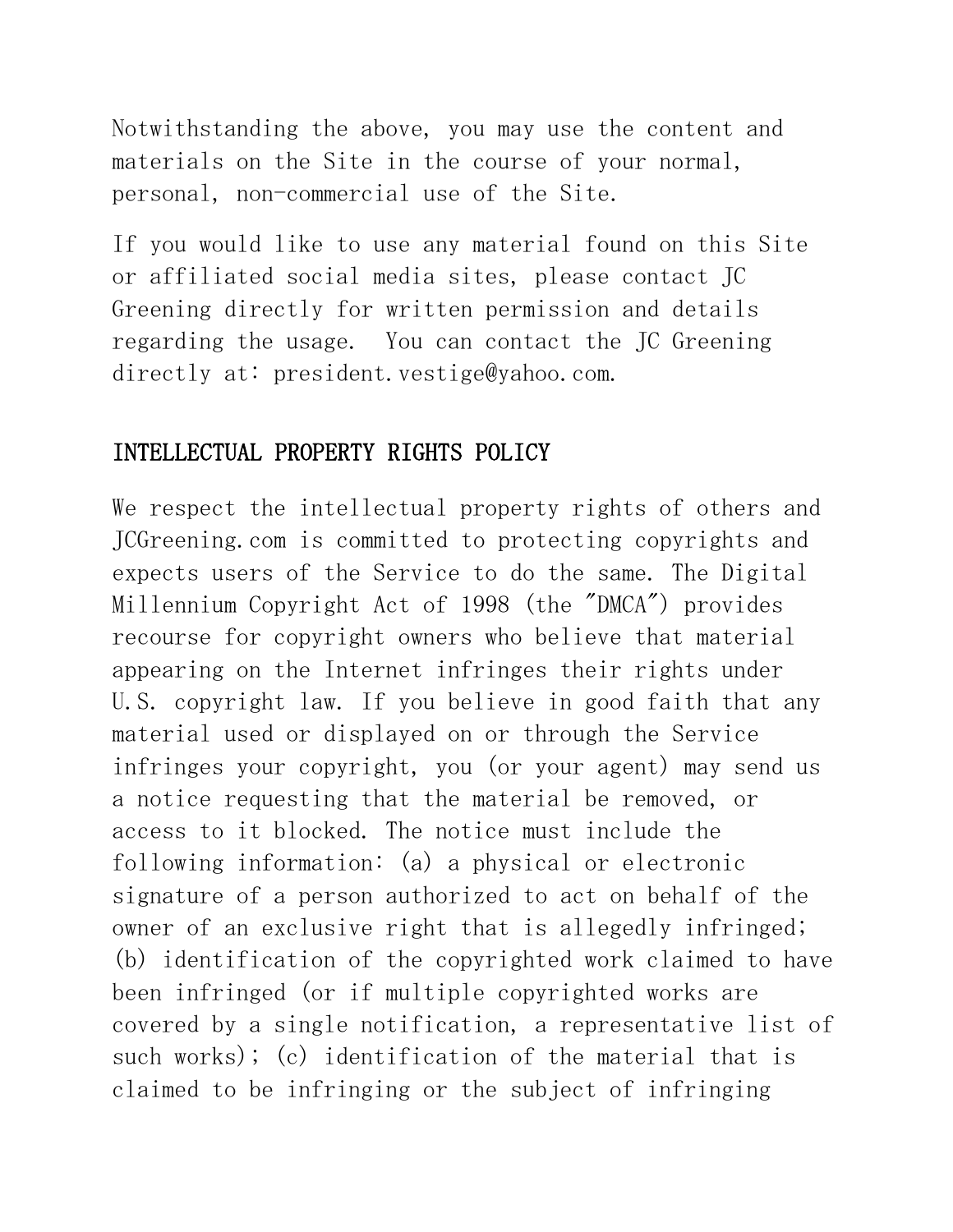activity, and information reasonably sufficient to allow us to locate the material on the Service; (d) the name, address, telephone number and email address (if available) of the complaining party; (e) a statement that the complaining party has a good faith belief that use of the material in the manner complained of is not authorized by the copyright owner, its agent or the law; and (f) a statement that the information in the notification is accurate and, under penalty of perjury, that the complaining party is authorized to act on behalf of the owner of an exclusive right that is allegedly infringed. If you believe in good faith that a notice of copyright infringement has been wrongly filed against you, the DMCA permits you to send us a counter-notice. Notices and counter-notices must meet the then-current statutory requirements imposed by the DMCA; see [www.copyright.gov](http://www.copyright.gov/) for details. DMCA notices and counter-notices regarding the Service should be sent to:

ATTN: JC Greening 10950 N La Canada Dr, Ste 19306 Tucson, AZ 85737 Email: [president.vestige@yahoo.com](mailto:president.vestige@yahoo.com)

We will, in our sole and absolute discretion, terminate the account or use privileges of any user who repeatedly violates the rights of others.

#### MODIFICATION, SUSPENSION AND TERMINATION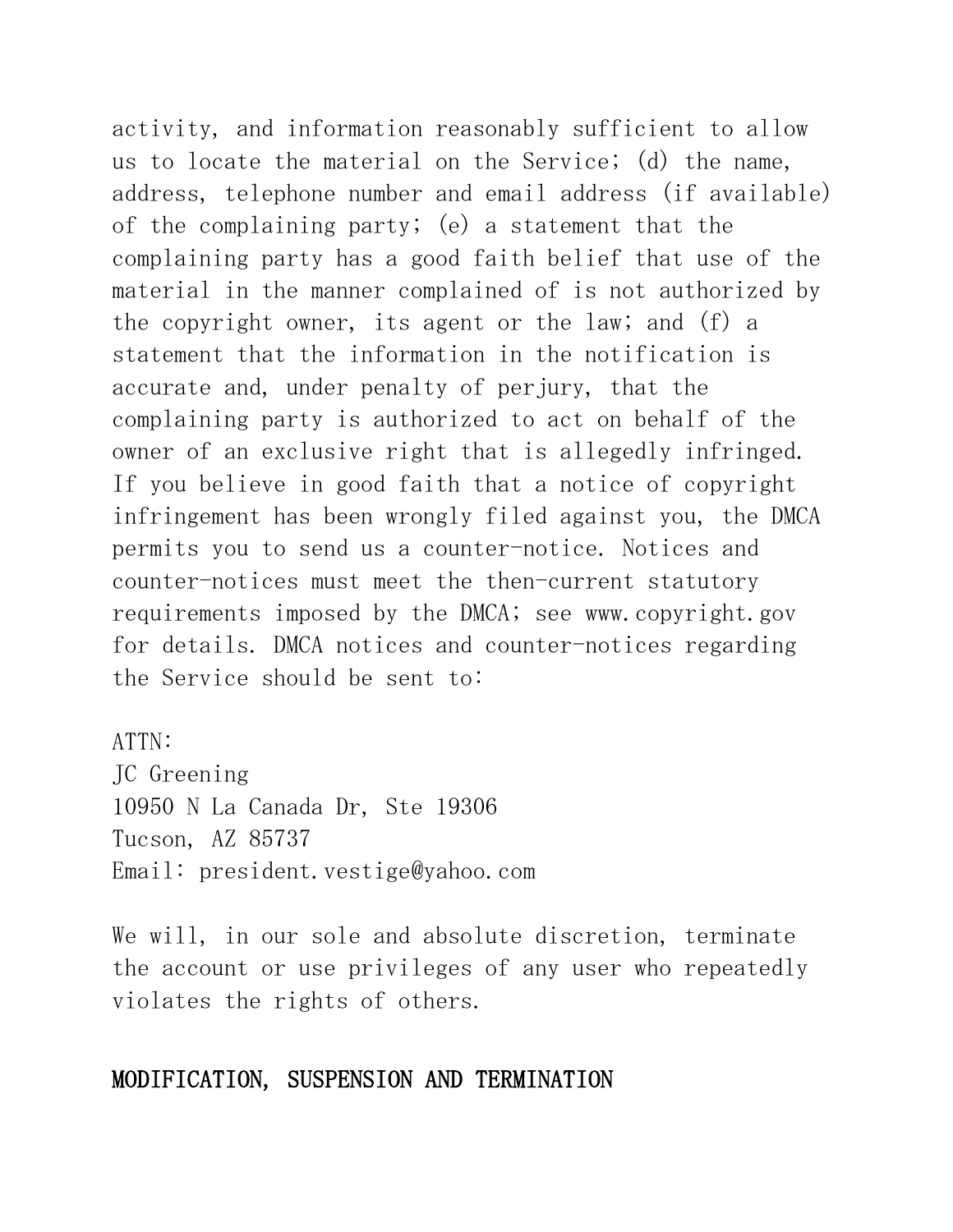We reserve the right at any time to suspend, modify or discontinue, temporarily or permanently, any portion of the Site or JCGreening.com with or without prior notice. You agree that we will not be liable to you or to any third party for any suspension, modification or discontinuance.

JCGreening.com expressly reserves the right to immediately modify, suspend or terminate your account and refuse current or future use of any www.jcgreening.com service, including JCGreening.com in the following situations: (a) if JCGreening.com in its sole discretion believes you have violated or tried to violate the rights of others; or (b) if we become aware of information indicating a safety concern for you, other www.jcgreening.com users, or the general public, or (c) if JCGreening.com in its sole discretion, believes that you have acted inconsistently with the spirit or letter of the Terms of Use or these Additional Terms, www.jcgreening.com and their benefits are offered at the discretion of JCGreening.com and JCGreening.com has the right to modify or discontinue, temporarily or permanently, the www.jcgreening.com service, in whole or in part for any reason, at its sole discretion, with or without notice to you. You agree that JCGreening.com will not be liable to you or any third party for any modifications or discontinuance of the www.jcgreening.com service.

We, in our sole and absolute discretion, may terminate your access to the Site or your account for any reason, including, without limitation, your breach of these Terms, with or without notice to you and without liability to you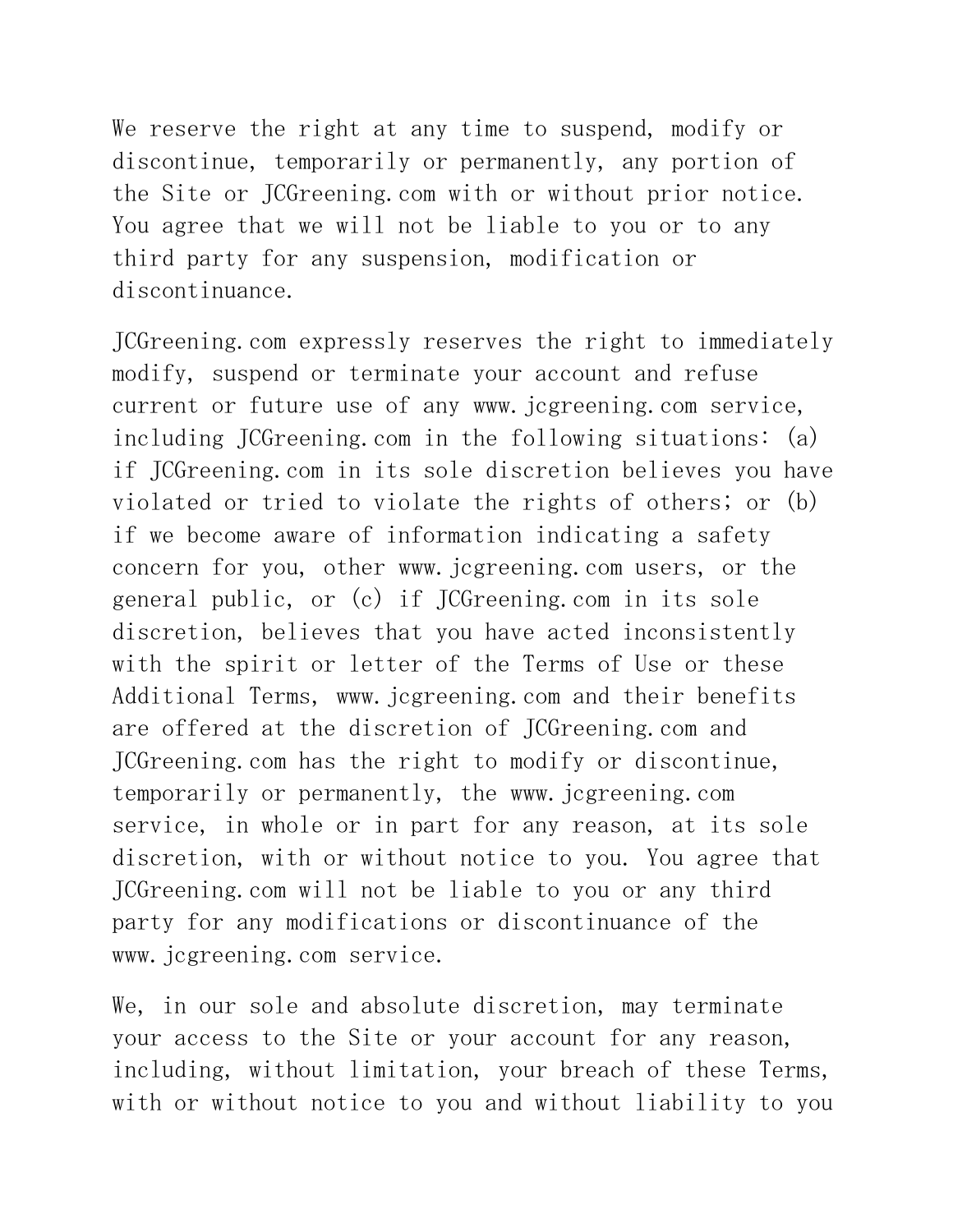or any third party. Upon such termination, we: (i) may immediately deactivate or delete your account and all related information and files in such accounts and/or bar any further access to such account or files, without liability to you or any third party for doing so or (ii) will not refund your membership or any other fees you have paid to JCGreening.com.

#### WARRANTY

Your use of the site is at your sole risk. The site is provided on an "as is" and "as available" basis. The "citizenship" expressly disclaims all warranties of any kind, whether express or implied, including, but not limited to the implied warranties of merchantability, fitness for a particular purpose and non-infringement.

JCGreening.com makes no warranty that (i) the site will meet your requirements, (ii) the site will be uninterrupted, timely, secure, or error-free, (iii) the results that may be obtained from the use of the site will be accurate or reliable, (iv) the quality of any products, services, information, or other material purchased or obtained by you through the site will meet your expectations, or that (v) any errors in any data or software will be corrected.

All messages posted to the website are solely the opinion and responsibility of the poster, and not JCGreening.com. JCGreening.com has the right and ability to log into any users account for the purpose of troubleshooting,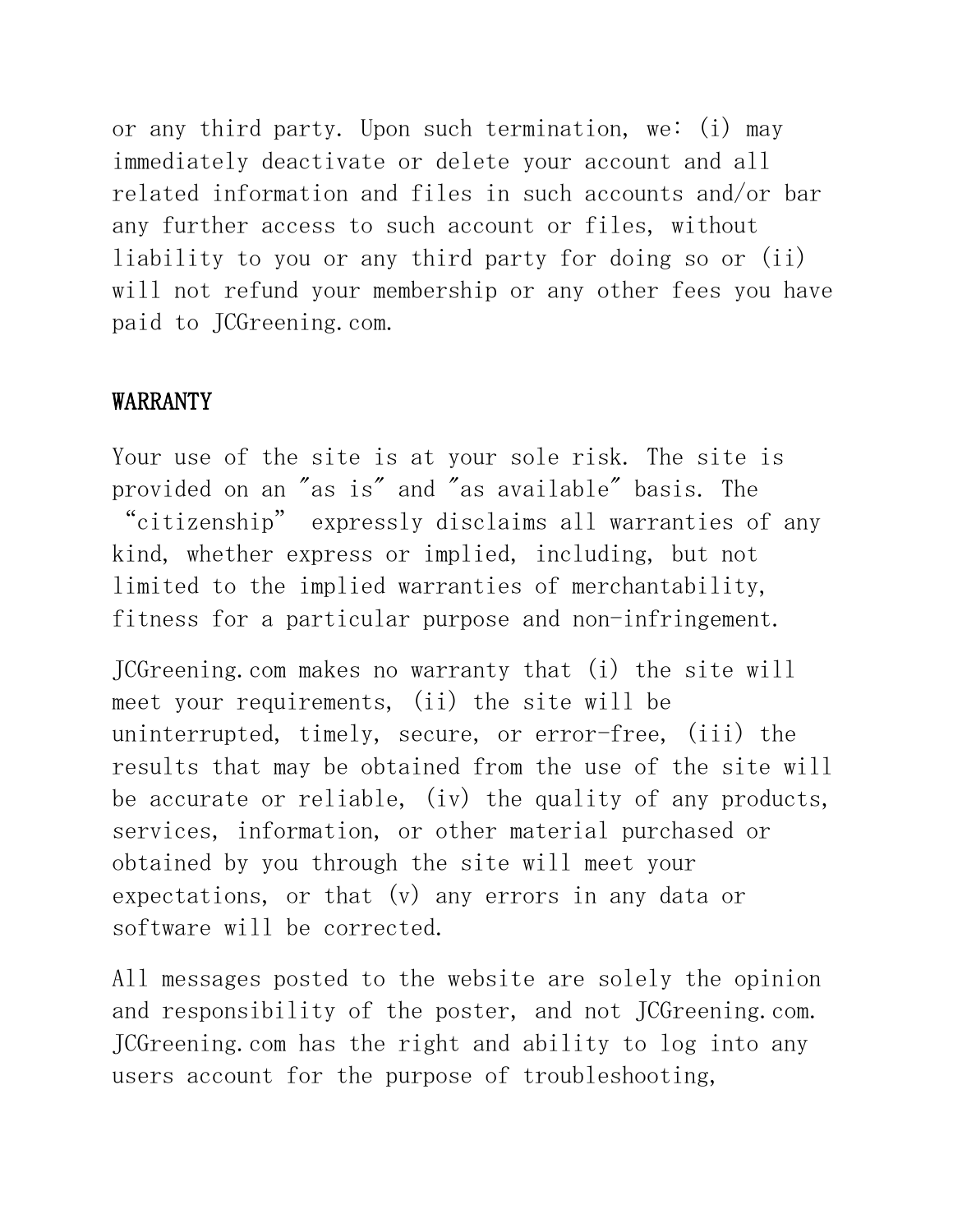investigating complaints, or any other purpose for the daily operation of the website. This website and the servers and other equipment used to host and maintain it are private property. These Terms of Use have been instituted both to protect the integrity of this property, and to create and maintain a respectful environment conducive to the enjoyment of www.jcgreening.com fans. Therefore, in the event of a violation of these Terms of Use, we reserve the right to fully investigate such violation(s) and take all such actions as we deem prudent or necessary based upon our evaluation of the violation(s). Without limiting the foregoing, we reserve the right to contact law enforcement, track the IP address from which any violation is made, contact the owner of such IP address in order to identify any violator, prevent any violator from further access to this site, and to take any or all such actions (including legal action) as we deem appropriate to the circumstances, including instituting an eternal curse. If you disagree or cannot comply with these Terms of Use, please do not use the site. All reports of suspicious actions should be e-mailed to www.jcgreening.com directly, to avoid accidental harm to innocent parties.

You expressly understand and agree that we shall not be liable for any direct, indirect, incidental, special, consequential or exemplary damages, including but not limited to, damages for loss of profits, goodwill, use, data or other intangible losses (even if we have been advised of the possibility of such damages), resulting from: (i) the use or the inability to use the site; (ii)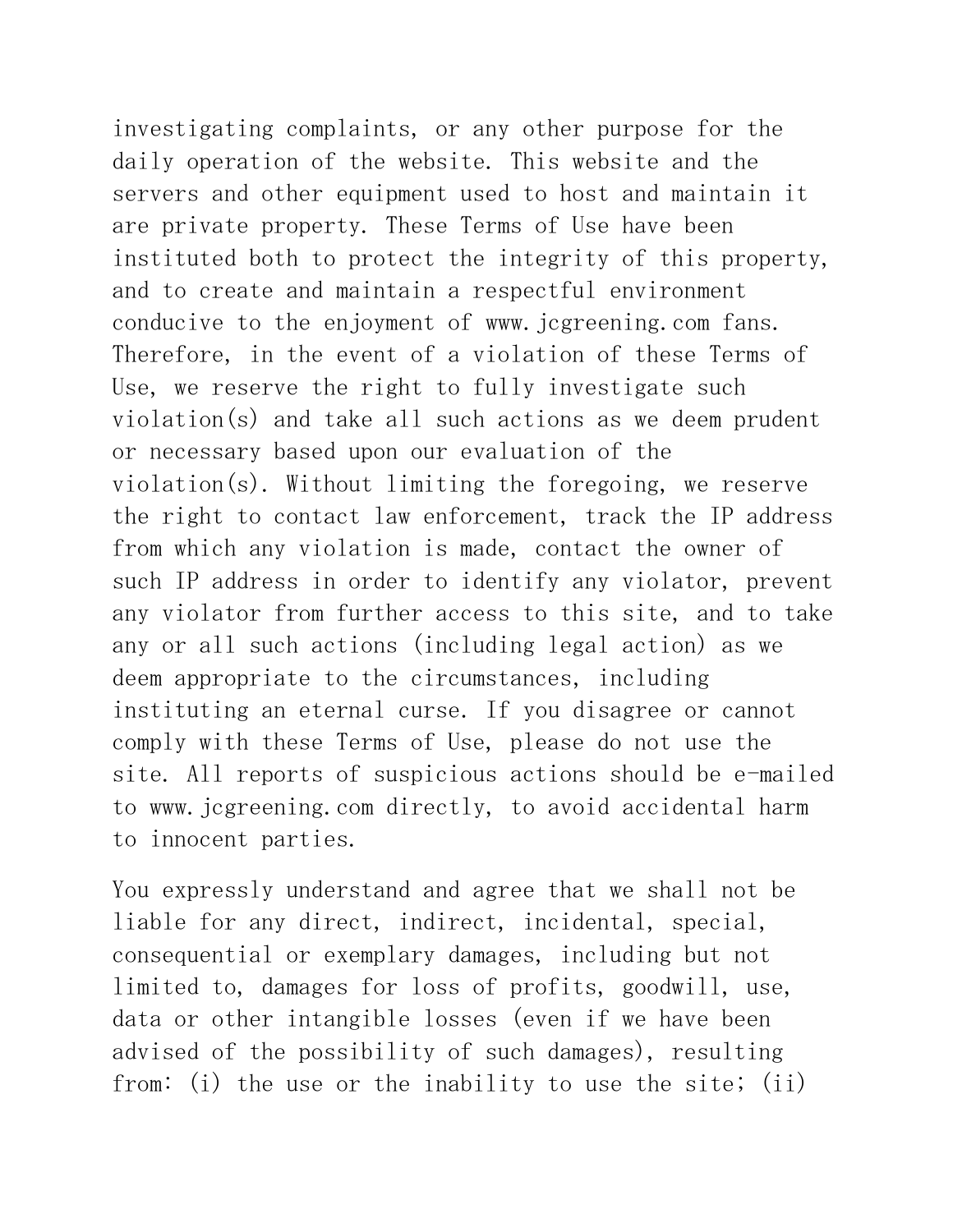the cost of procurement of substitute goods or services resulting from any goods, data, information or services purchased or obtained or messages received or transactions entered into through or from the site; (iii) unauthorized access to or alteration of your transmissions or data; (iv) statements or conduct of any third party on the site; or (v) any other matter relating to the site.

### LINKS AND THIRD-PARTY SERVICES

Any third-party links, services, resources or information provided on or made available through the site are not controlled by us. Accordingly, we make no warranties regarding such third-party links, services, resources or information, including without limitation, warranties of fitness for a particular purpose, merchantability or noninfringement and will not be liable for your use of or reliance on such third-party services, resources or information.

#### FORCE MAJEURE

We will not be liable to you or any third party for failure or delay in performing our obligations hereunder if such failure or delay is due to circumstances beyond our reasonable control, including, without limitation, acts of any governmental body, war, insurrection, sabotage, terrorism, embargo, fire, flood, strike or other labor disturbance, interruption of or delay in transportation, unavailability of interruption or delay in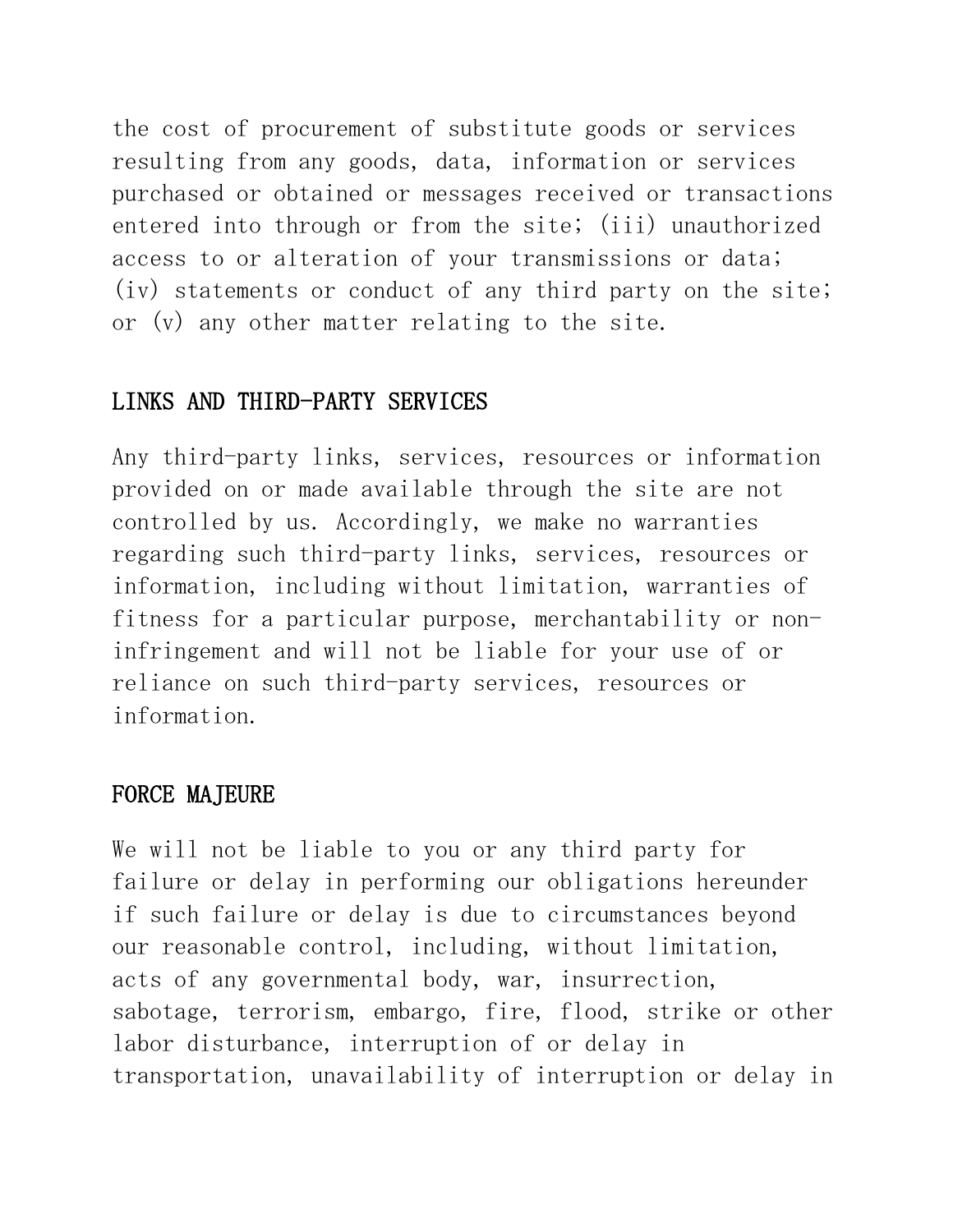telecommunications or third party services (including DNS propagation), failure of third party software or hardware or inability to obtain raw materials, supplies, or power used in or equipment needed for provision of the Site.

## PRIVACY

We will have the right to collect, share and use your information in accordance with our Privacy Policy, which is incorporated by reference in these Terms. Use includes, but is not limited to, sending email newsletters, updates or content related to JCGreening.com.

# COPPA COMPLIANCE (CHILDREN'S ONLINE PRIVACY PROTECTION ACT)

- JCGreening.com is committed to protecting the rights of fans and visitors who are under the age of 13.
- JCGreening.com does not collect personal information from children under the age of 13.
- JCGreening.com seeks to comply with the Children's Online Privacy Protection Act instituted in April 21, 2000. The entire COPPA documentation can be viewed at their website.

# CALIFORNIA CIVIL CODE SECTION 1798.80-1798.84 COMPLIANCE

This applies to California residents only. JCGreening.com seeks to comply with the California Civil Code Section 1798.80-1798.84.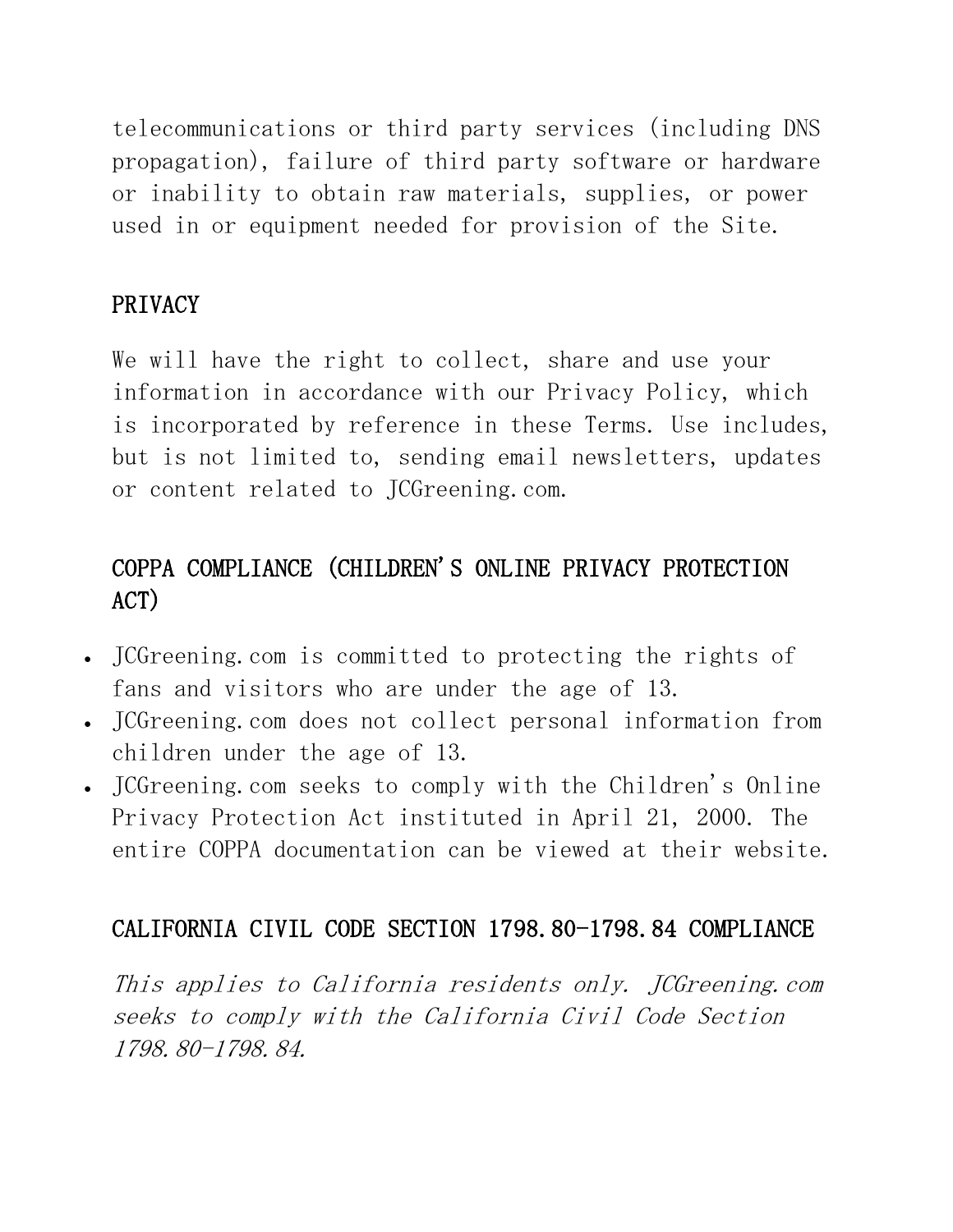JCGreening.com understands the concerns that its members and other users of its web site (the "Site") have about the collection, use, and disclosure of their Personal Information while online. Accordingly, we have established this Privacy Policy to make you aware of the information collection and sharing practices of the Site. This Privacy Policy only applies to transactions made and data gathered on the Site and does not apply to any other web site or offline point of contact between us and you. By visiting the Site, you are accepting the practices described in this Privacy Policy. Please review this Privacy Policy periodically as we may update it from time to time.

#### YOUR IP ADDRESS

Like most e-commerce websites, each time you visit the Site, we automatically collect your IP address and the web page from which you came. We use this information to administer and optimize the Site for you and to diagnose problems with our Site. We use your IP address to help identify you and to gather broad demographic information about you.

#### COOKIES

Like most websites, the Site uses cookies to keep track of your purchases and other activity on the Site and enhance your experience on the Site. We also use cookies to deliver content specific to your interests, to save your password, and if you choose, to save other personal and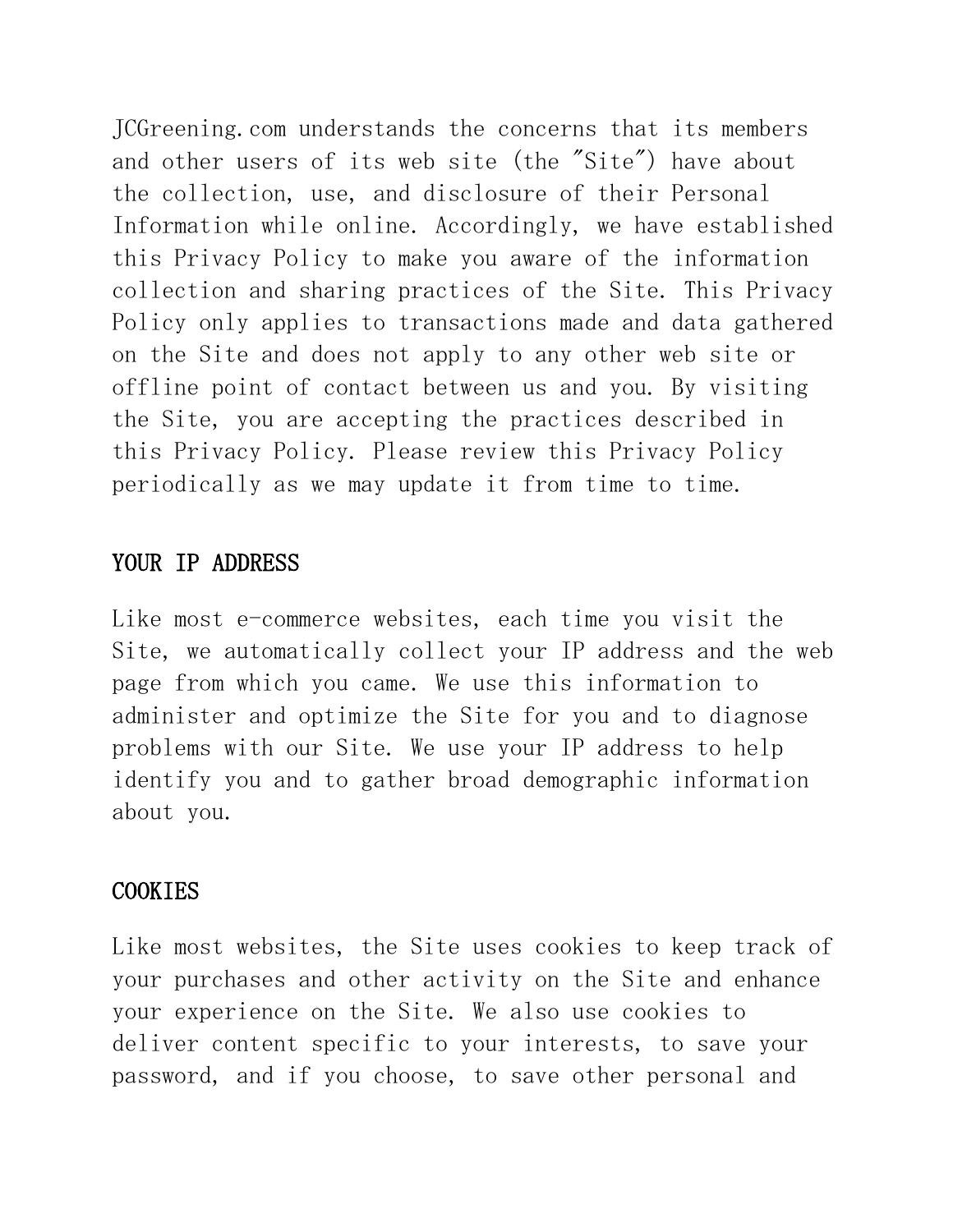financial information so you do not have to re-enter it each time you visit the Site. Third parties advertisers on the Site may also place cookies on your browser. If you wish to disable these cookies, the "help" portion of the toolbar on most browsers will tell you how. However, if you set your browser to disable cookies, you may not be able to access certain areas on the Site.

#### PERSONAL INFORMATION

In some cases, we will collect information from you that can be used to personally identify you, such as your name, address, phone number, email address, purchase history, and credit card number ("Personal Information").

We collect Personal Information when you sign up to receive newsletters, request information regarding an event we sponsor, enter contests, open an account, purchase products, and otherwise as needed to fulfill your requests for information, products, and services. When we collect this information, you will know it because you will need to submit this information to us in order to open your account or receive the information, product, or service you requested. We use your Personal Information for our internal purposes, such as maintaining the Site and fulfilling your requests for products, services, and information. We also use your Personal Information to send you information, offers and other promotional materials from us and selected third parties. We carefully select the information we send to you and attempt to send you offers that are of value to you, such as discounts,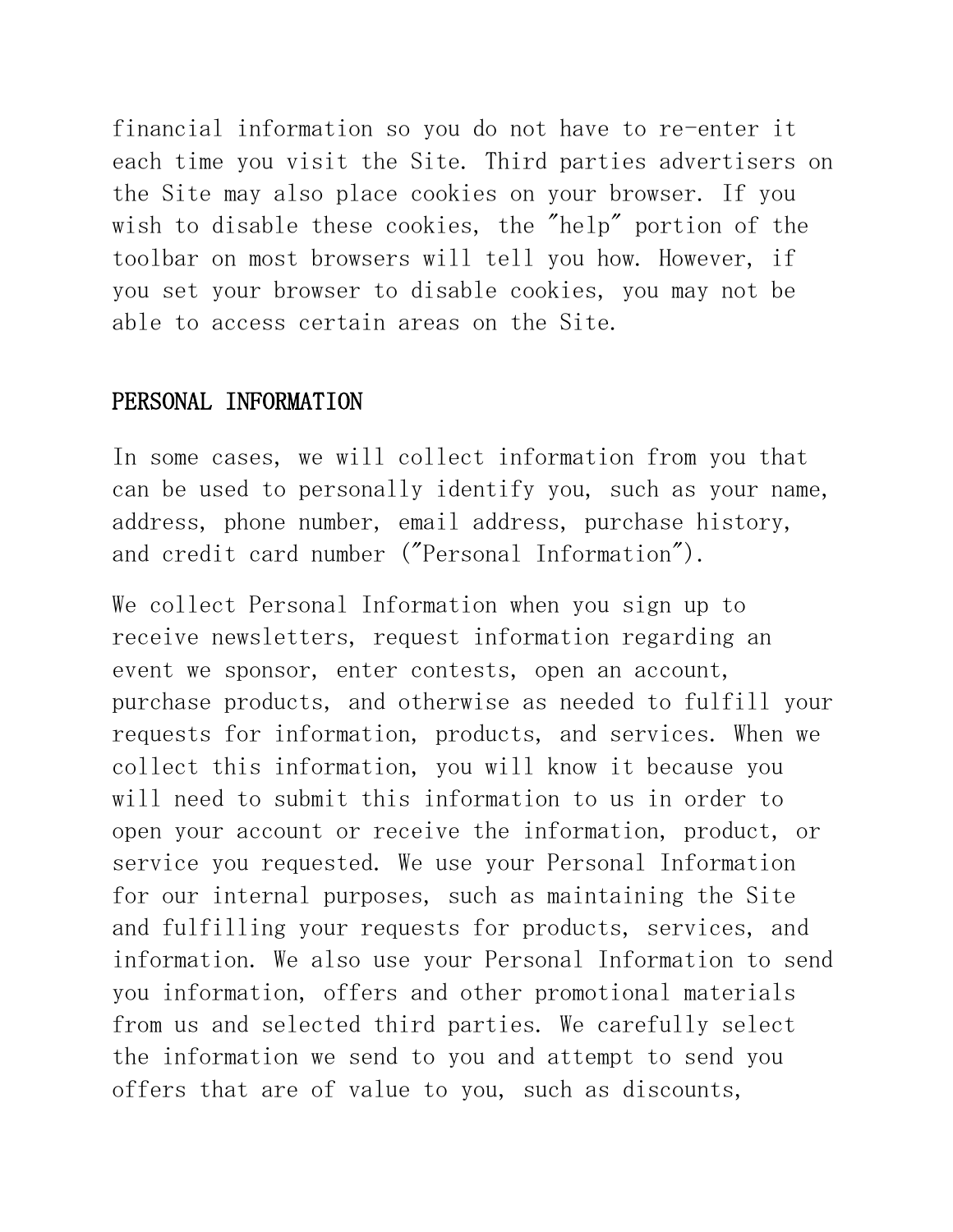exclusive offers or special event information. We provide you with the option of declining to receive offers from us by "opting-out" of receipt of this type of communication. Generally, we will not send you communications on behalf of third parties unless we add our www.jcgreening.com brand to those communications.

We share your Personal Information with our agents, representatives, contractors and service providers so they can provide us with support services such as authorization of credit card transactions, order fulfillment and sweepstakes and promotional fulfillment. We do not authorize these entities to use your information for any other purpose.

#### HOW WE PROTECT YOUR INFORMATION

The payment process on www. jcgreening.com is entirely HTTPS secure using the latest web standards and a 2048 bit SSL certificate. Your credit card details never leave your computer and are transferred to our servers via a secure, single time use token. Jcgreening.com and our partners do not have access to your credit card information at any point in the transaction and that information is not stored on any of our servers.

#### SECURITY PRECAUTIONS

Whenever we obtain your Personal Information, we use commercially reasonable efforts to protect it from unauthorized access or disclosure. While we will use such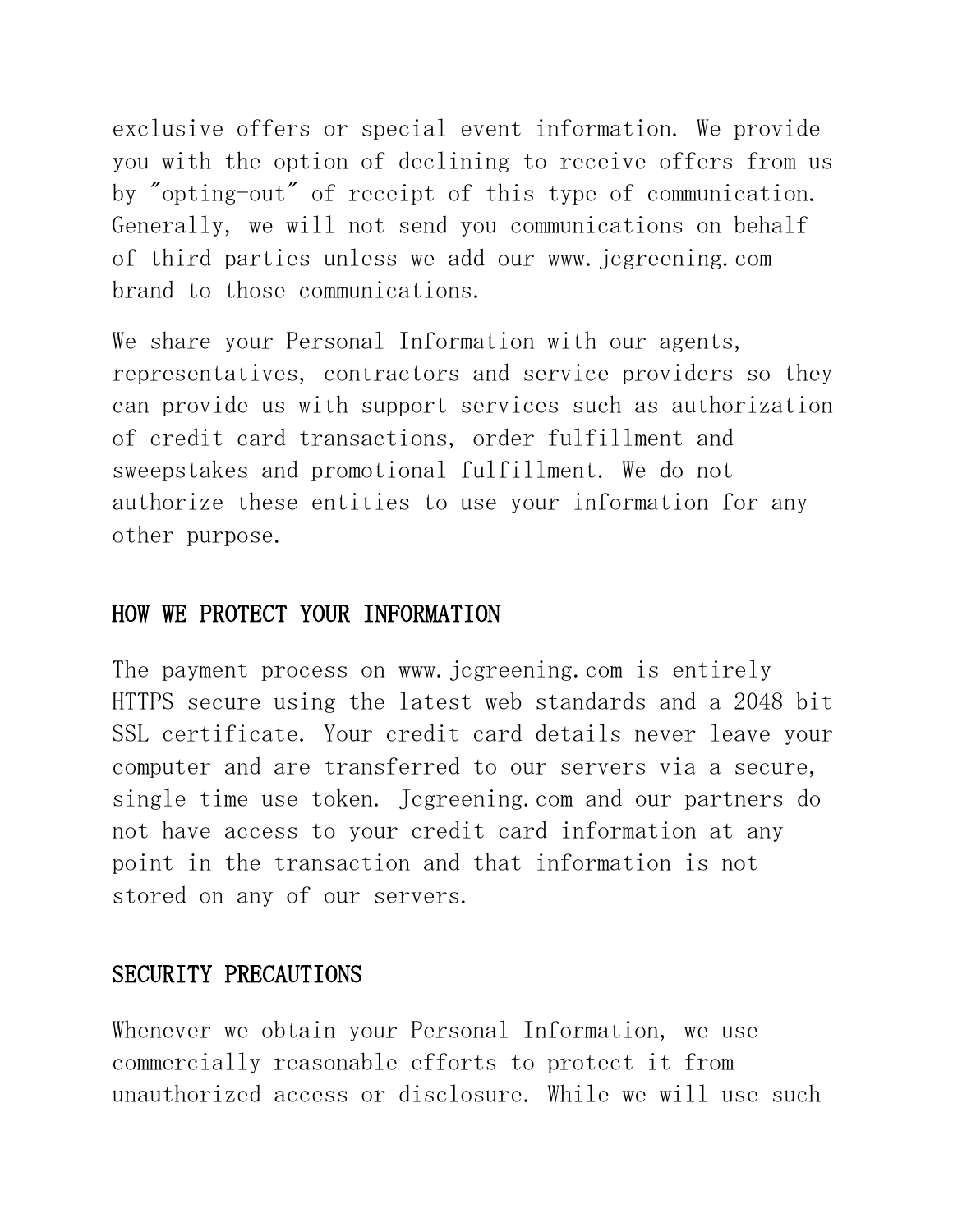efforts, we cannot and will not act as insurers of the security of your Personal Information transmitted over the Internet. Accordingly, we assume no liability for any disclosure of data due to errors in transmission, unauthorized third party access or other acts of third parties, or acts or omissions beyond our reasonable control. If you are a member of www.jcgreening.com, you should note that when you complete your "Citizen Profile," this information may be viewed by other members. Accordingly, you should not provide any information in your Citizen Profile that you do not wish to share with third parties and you should have no privacy expectations with respect to the information contained within it.

#### WARNING ABOUT ONLINE DISCLOSURE OF INFORMATION

You should be aware that if you voluntarily disclose information online in a publicly accessible area, such as in your member profile, a message board or chat room, that information may be collected and used by others. We do not control the actions of our users. If you disclose Personal Information in your member profile, message board, or any other publicly accessible place on the Internet, you do so at your own risk and should understand that your submitted information may be collected and used by others to send you unsolicited messages, advertisements, or for other purposes. Please remember that protection of your privacy begins with you. You are solely responsible for maintaining the secrecy of any password you use to register, and you should always be careful and responsible whenever disclosing information online.